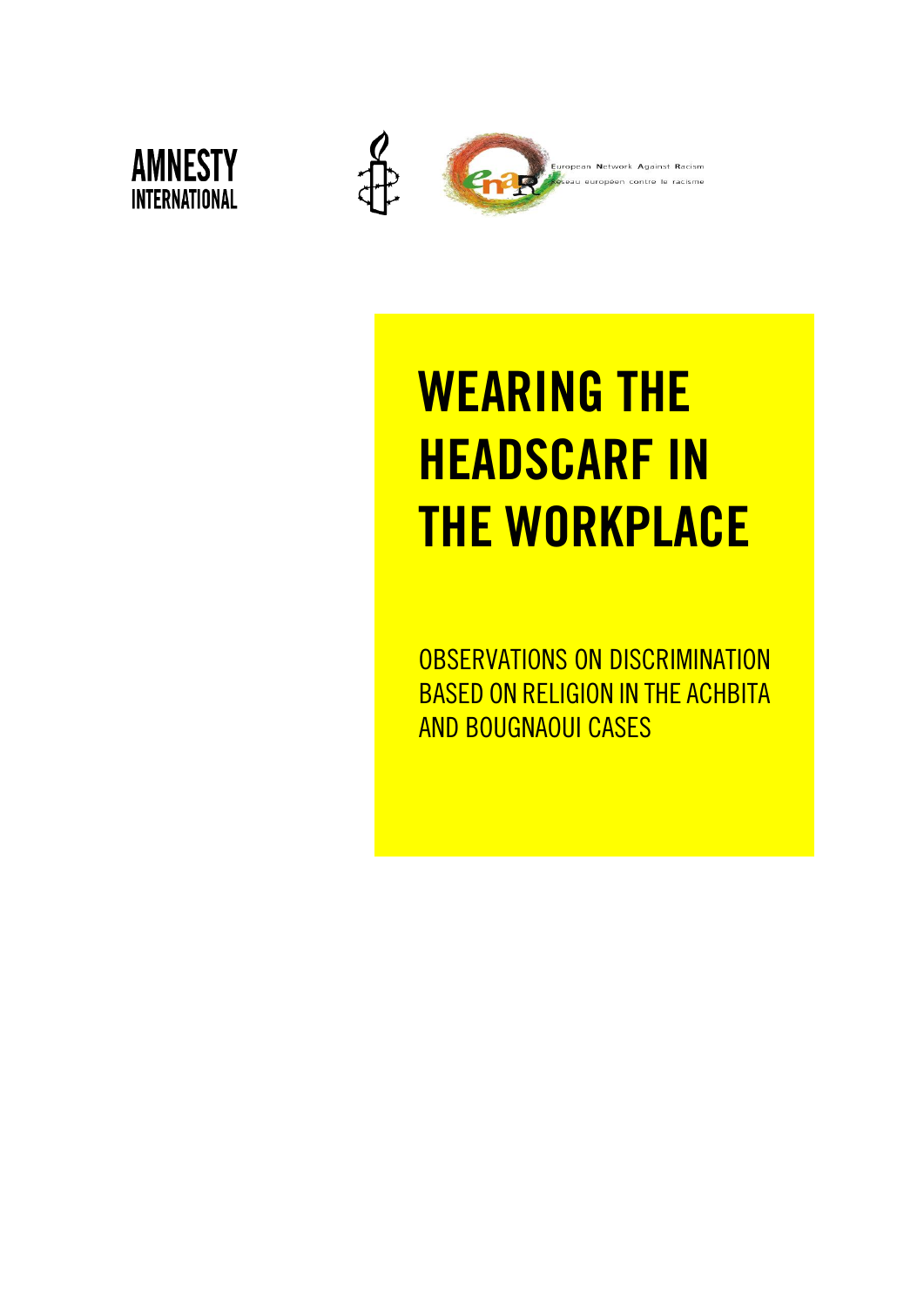

On 12 June 2006, G4S Secure Solutions NV (G4S), a private undertaking in Belgium, dismissed Samira Achbita, who had been working as a receptionist since February 2013, because she informed the company of her intention to start wearing the headscarf in the workplace. G4S employees are not permitted to wear any visible religious, political or philosophical symbols in the workplace. That prohibition constituted an unwritten rule until June 2006. As of 13 June 2006, a specific written rule was added to the employees' code of conduct.

In another case, on 22 June 2009, Micropole SA, a private undertaking based in France, dismissed Asma Bougnaoui, who had been working as a design engineer for the company since 15 July 2008, because she wanted to continue wearing the headscarf when providing services to the company's clients. Micropole SA pointed out in the letter of dismissal that a client, whom Ms Bougnaoui had provided services to, complained about her headscarf and asked the company to ensure that she would not wear it at her next onsite visit. Micropole SA argued that employees had to respect a policy of neutrality vis-à-vis its clients.

Two preliminary rulings of the Court of Justice of the European Union (CJEU) are pending in the two cases: Samira Achbita and Centrum voor gelijkheid van kansen en voor racismebestrijding v G4S Secure Solutions NV (case C-157/15) and Asma Bougnaoui and Association de défense des droits de l'Homme (ADDH) v Micropole SA (case C-188/15).

The Court of Cassation of Belgium has asked the CJEU the following question regarding the case of Ms Achbita (case C-157/15):

- *Should Article 2(2)(a) of Council Directive 2000/78/EC of 27 November 2000 establishing a general framework for equal treatment in employment and occupation be interpreted as meaning that the prohibition on wearing, as a female Muslim, a headscarf at the workplace does not constitute direct discrimination where the employer's rule prohibits all employees from wearing outward signs of political, philosophical and religious beliefs at the workplace?*

The Court of Cassation of France has asked the CJEU the following question regarding the case of Ms Bougnaoui C-188/15:

- *Must Article 4(1) of Council Directive 2000/78/EC of 27 November 2000 establishing a general framework for equal treatment in employment and occupation be interpreted as meaning that the wish of a customer of an information technology consulting company no longer to have the information technology services of that company provided by an employee, a design engineer, wearing an Islamic headscarf, is a genuine and determining occupational requirement, by reason of the nature of the particular occupational activities concerned or of the context in which they are carried out?* 

Directive 2000/78/EC, on which these questions to the CJEU were based, states as follows:

#### Article 1 - Purpose

The purpose of this Directive is to lay down a general framework for combating discrimination on the grounds of religion or belief, disability, age or sexual orientation as regards employment and occupation, with a view to putting into effect in the Member States the principle of equal treatment.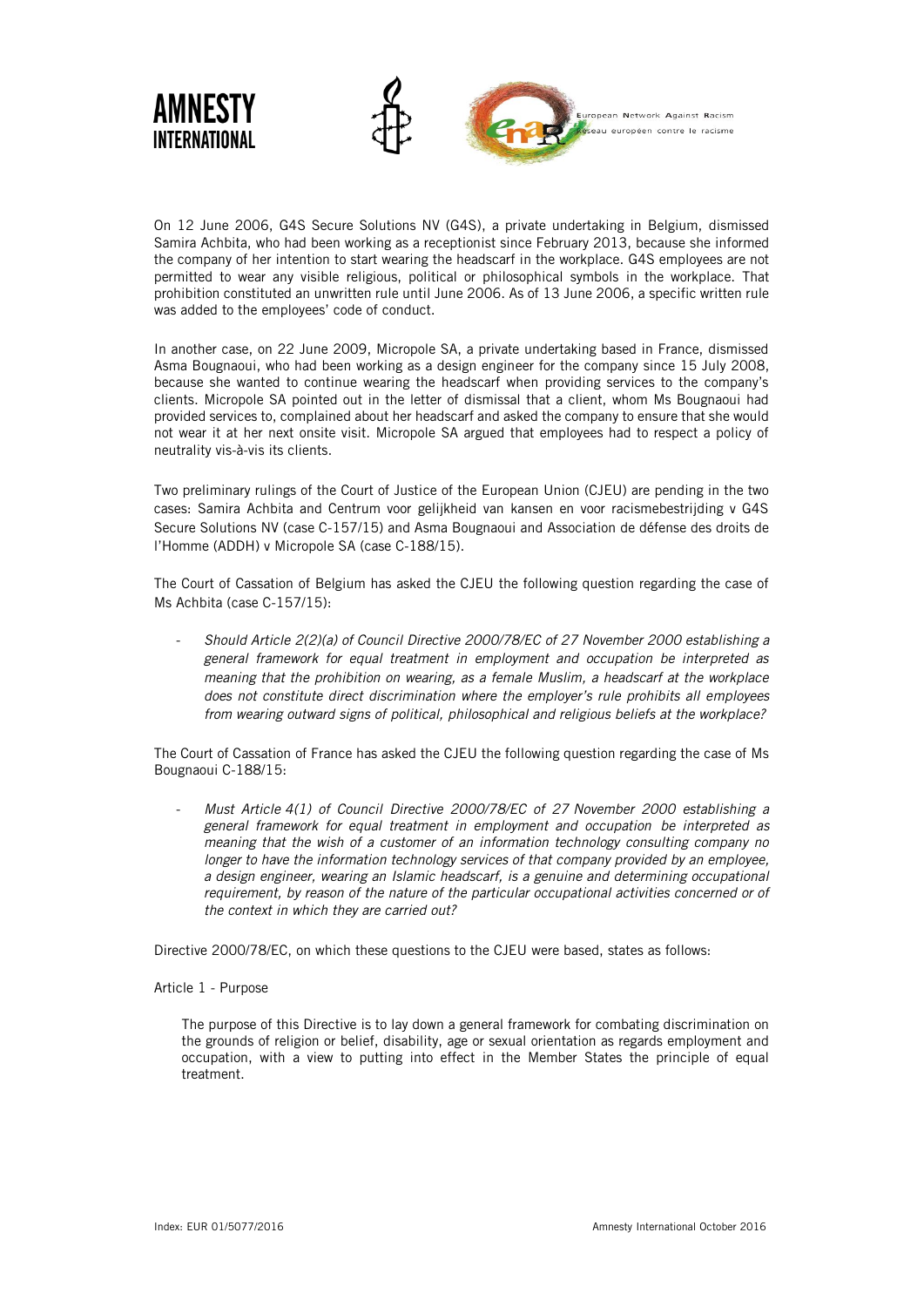Article 2 - Concept of Discrimination

1. For the purposes of this Directive, the "principle of equal treatment" shall mean that there shall be no direct or indirect discrimination whatsoever on any of the grounds referred to in Article 1.

2. For the purposes of paragraph 1:

(a) direct discrimination shall be taken to occur where one person is treated less favourably than another is, has been or would be treated in a comparable situation, on any of the grounds referred to in Article 1;

(b) indirect discrimination shall be taken to occur where an apparently neutral provision, criterion or practice would put persons having a particular religion or belief, a particular disability, a particular age, or a particular sexual orientation at a particular disadvantage compared with other persons unless:

(i) that provision, criterion or practice is objectively justified by a legitimate aim and the means of achieving that aim are appropriate and necessary […].

Article 4 - Occupational requirements

1. Notwithstanding Article 2(1) and (2), Member States may provide that a difference of treatment which is based on a characteristic related to any of the grounds referred to in Article 1 shall not constitute discrimination where, by reason of the nature of the particular occupational activities concerned or of the context in which they are carried out, such a characteristic constitutes a genuine and determining occupational requirement, provided that the objective is legitimate and the requirement is proportionate.

On 31 May 2016 Advocate General Kokott delivered her opinion regarding the case of Ms Achbita (C-157/15).<sup>1</sup> Advocate General Kokott argued that the prohibition to wear the headscarf in the workplace, based on an internal rule implemented by the employer, G4S, and prohibiting all visible religious, philosophical and political symbols, did not constitute direct discrimination on grounds of religion or belief against Ms Achbita.

Advocate General Kokott highlighted that: "it must be borne in mind, after all, that a company rule such as that operated by G4S is not limited to a ban on the wearing of visible signs of religious beliefs, but, at one and the same time, also explicitly prohibits the wearing of visible signs of political or philosophical beliefs. The company rule is therefore an expression of a general company policy which applies without distinction and is neutral from the point of view of religion and ideology."<sup>2</sup>

<sup>1</sup>[http://curia.europa.eu/juris/document/document.jsf?text=&docid=179082&pageIndex=0&doclang=EN&mode=req&dir=&occ=firs](http://curia.europa.eu/juris/document/document.jsf?text=&docid=179082&pageIndex=0&doclang=EN&mode=req&dir=&occ=first&part=1&cid=885214) [t&part=1&cid=885214.](http://curia.europa.eu/juris/document/document.jsf?text=&docid=179082&pageIndex=0&doclang=EN&mode=req&dir=&occ=first&part=1&cid=885214) 

<sup>2</sup>Para 51 of the general opinion,

[http://curia.europa.eu/juris/document/document.jsf?text=&docid=179082&pageIndex=0&doclang=EN&mode=req&dir=&occ=first](http://curia.europa.eu/juris/document/document.jsf?text=&docid=179082&pageIndex=0&doclang=EN&mode=req&dir=&occ=first&part=1&cid=885214) [&part=1&cid=885214.](http://curia.europa.eu/juris/document/document.jsf?text=&docid=179082&pageIndex=0&doclang=EN&mode=req&dir=&occ=first&part=1&cid=885214)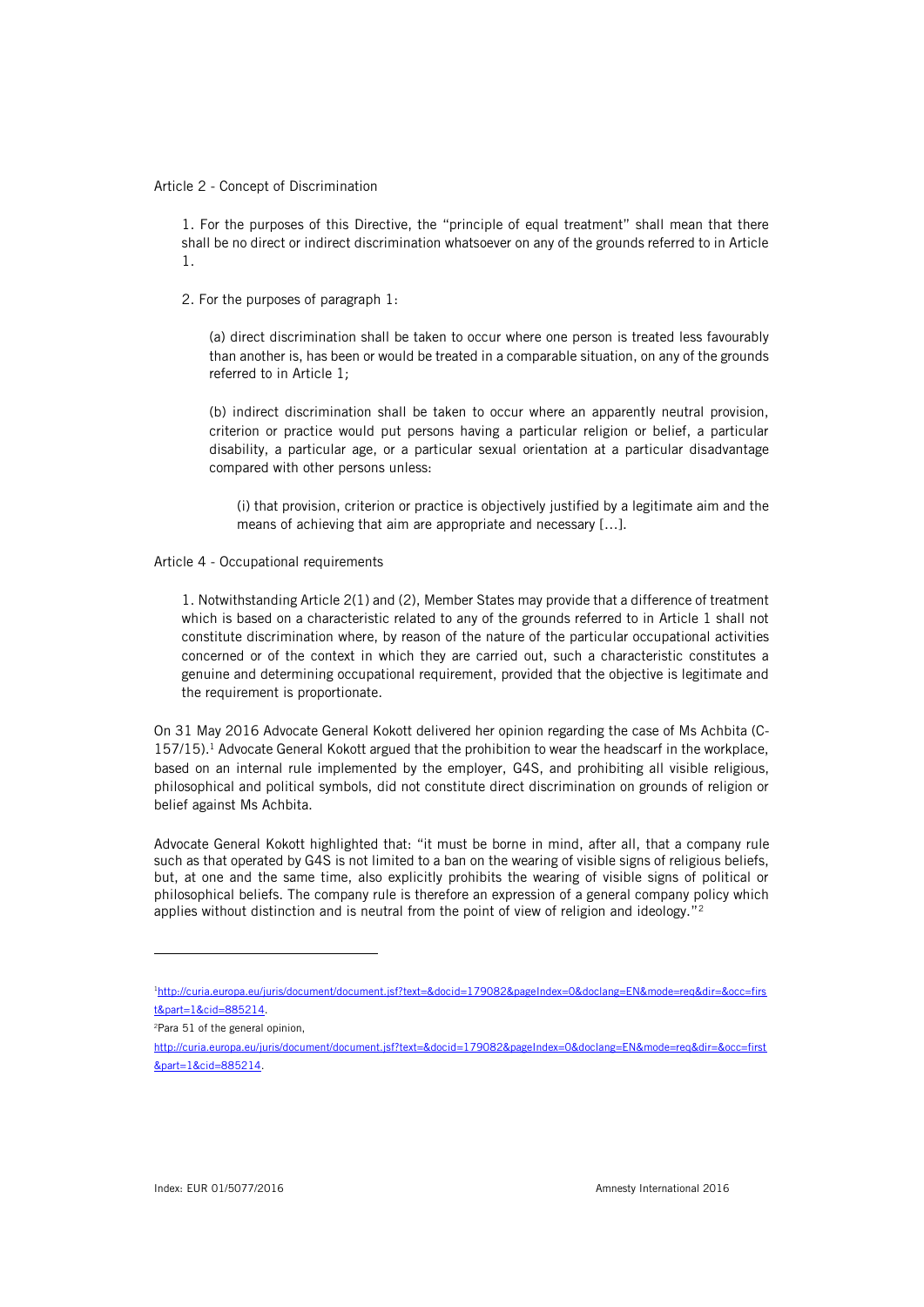

Furthermore, she concluded that the ban did not constitute indirect discrimination as it pursued a legitimate aim – that is, implementing a policy of neutrality− and it was a necessary and proportionate mean for achieving that aim.

On 13 July 2016 Advocate General Sharpston delivered her opinion regarding the case of Ms Bougnaoui (C-188/15). $3$  She concluded that the wish expressed by a company's client to cease to purchase the services it provided, because Ms Bougnaoui wore a headscarf, was not a genuine and occupational requirement. Therefore, the dismissal of Ms Bougnaoui constituted direct discrimination on grounds of religion or belief.

Under international and European human rights law, discrimination is a difference of treatment, based on a protected characteristic, which is not reasonably and objectively justified. Amnesty International and ENAR submit that both the measures imposed by G4S Solutions NV and Micropole SA on their employees constitute a difference of treatment based on religion or belief, a protected characteristic, that are not objectively and reasonably justified and thus discriminatory.

Amnesty International and ENAR do not share the views of Advocate General Kokott in particular with regard to the assessment that the aim pursued by the ban imposed by G4S was legitimate, necessary and proportionate. Amnesty International and ENAR submit that the dismissal of Ms Achbita on the basis of an internal company policy that prohibited religious, philosophical and political symbols constitutes direct discrimination on grounds of religion or belief under Article 2(2)(a) of Council Directive 2000/78/EC.

Amnesty International and the ENAR share the views of Advocate General Sharpston that the dismissal of Ms Bougnaoui constituted direct discrimination on grounds of religion and belief. In particular, the expressed wishes of clients not to avail themselves of the services of a company, on the basis that the employee providing them wears the headscarf, is not a genuine and determining occupational requirement under Article 4.1 of Directive 2000/78/EC.

The following observations will first draw conclusions on whether the differences of treatment imposed on Ms Achbita and Ms Bougnaoui constitute discrimination under international and European human rights law. They will then focus on whether those differences of treatment constitute direct discrimination under EU law.

<sup>3</sup>[http://curia.europa.eu/juris/document/document.jsf?text=&docid=181584&pageIndex=0&doclang=en&mode=req&dir=&occ=first](http://curia.europa.eu/juris/document/document.jsf?text=&docid=181584&pageIndex=0&doclang=en&mode=req&dir=&occ=first&part=1&cid=885580) [&part=1&cid=885580.](http://curia.europa.eu/juris/document/document.jsf?text=&docid=181584&pageIndex=0&doclang=en&mode=req&dir=&occ=first&part=1&cid=885580)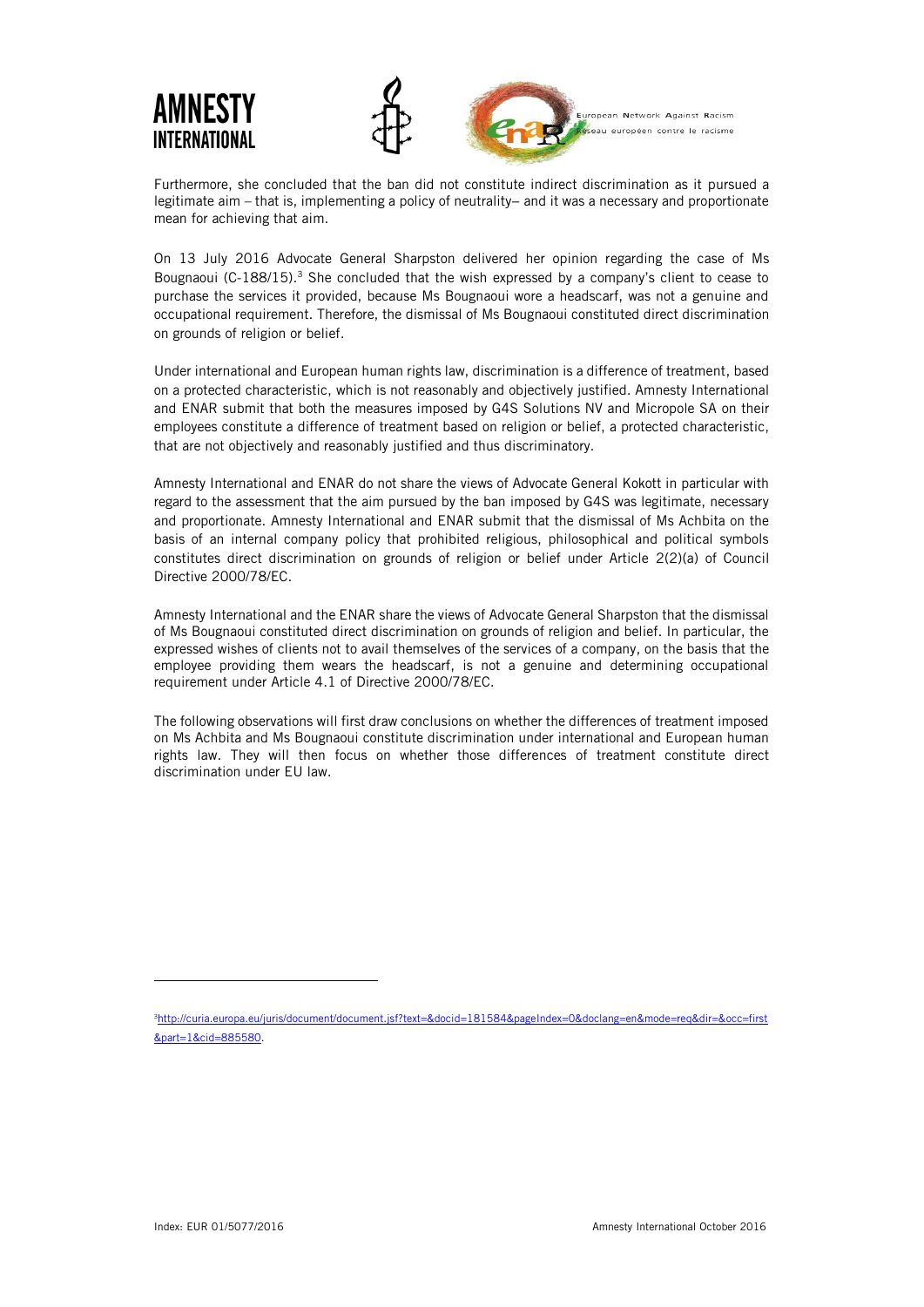## 1. INTERNATIONAL HUMAN RIGHTS LAW

### 1.1 A DIFFERENCE OF TREATMENT ON GROUNDS OF RELIGION, POLITICAL OPINION OR OTHER OPINION

The UN Human Rights Committee -- the independent body which monitors the implementation of the International Covenant on Civil and Political Rights (ICCPR) – has clarified that discrimination encompasses "any distinction, exclusion, restriction or preference which is based on any ground such as race, colour, sex, language, religion, political or other opinion, national or social origin, property, birth or other status, and which has the purpose or effect of nullifying or impairing the recognition, enjoyment or exercise by all persons, on an equal footing, of all rights and freedoms."<sup>4</sup>

Under international and European human rights law, religion or belief, and political or other opinion are protected characteristics.<sup>5</sup> Amnesty International and ENAR submit that, in line with international and European human rights law, the difference of treatment imposed by the company G4S could constitute discrimination on grounds of religion or belief as well as political opinion, should it not be objectively and reasonable justified.

The general ban on visible religious, philosophical and political symbols imposed by the company G4S Solutions NV on its employees constitutes a difference of treatment between those employees who manifest their religion, belief or political opinion by wearing visible symbols or dress and those who do not. Similarly, the request imposed by the company Micropole SA on Ms Bougnaoui not to wear the headscarf whenever in direct contact with clients constitutes a difference of treatment between her, as an employee who manifests her religion or belief by wearing the headscarf, and another employee who does not manifest her or his religion or belief by wearing a visible religious symbol or dress.

Employees who manifest their religion, belief or political opinion by wearing specific symbols or dress not only exercise their rights to freedom of religion or belief and to freedom of expression but may also be expressing a component of their identity. The measures imposed by G4S and Micropole restrict the rights of that group of employees and prevent them from expressing their identity. The measures do not apply to other employees who could continue to express other components of their identity such as gender identity and expression, ethnic origin or nationality by wearing specific symbols or dress. Therefore, under international and European human rights law, the measures constitute a difference of treatment on grounds of religion or belief and political opinion.

#### 1.2 NO OBJECTIVE AND REASONABLE JUSTIFICATION

Under international and European human rights law, a difference of treatment will not constitute discrimination if it is objectively and reasonably justified. The Human Rights Committee has held that: "A difference of treatment may be considered as having an objective or reasonable justification if it is for a legitimate purpose compatible with the human rights obligations of the state."<sup>6</sup> Furthermore, the Human Rights Committee has observed that a difference of treatment does not constitute discrimination "if the criteria for such differentiation are reasonable and objective and if the aim is to

[http://ccprcentre.org/doc/ICCPR/General%20Comments/HRI.GEN.1.Rev.9\(Vol.I\)\\_\(GC18\)\\_en.pdf.](http://ccprcentre.org/doc/ICCPR/General%20Comments/HRI.GEN.1.Rev.9(Vol.I)_(GC18)_en.pdf)

<sup>5</sup> See Articles 2 and 26 of the ICCPR (religion, political or other opinion), Article 2 of the International Covenant on Social, Economic and Cultural Rights (ICESCR- religion, political or other opinion), Article 14 of the European Convention on the Protection of Human Rights and Fundamental Freedoms (ECHR- religion, political or other opinion).

<sup>4</sup> Human Rights Committee, General Comment 18: Non Discrimination, para 7.

<sup>6</sup> Human Rights Committee (HRC) General Comment No. 18 on non-discrimination, para 13.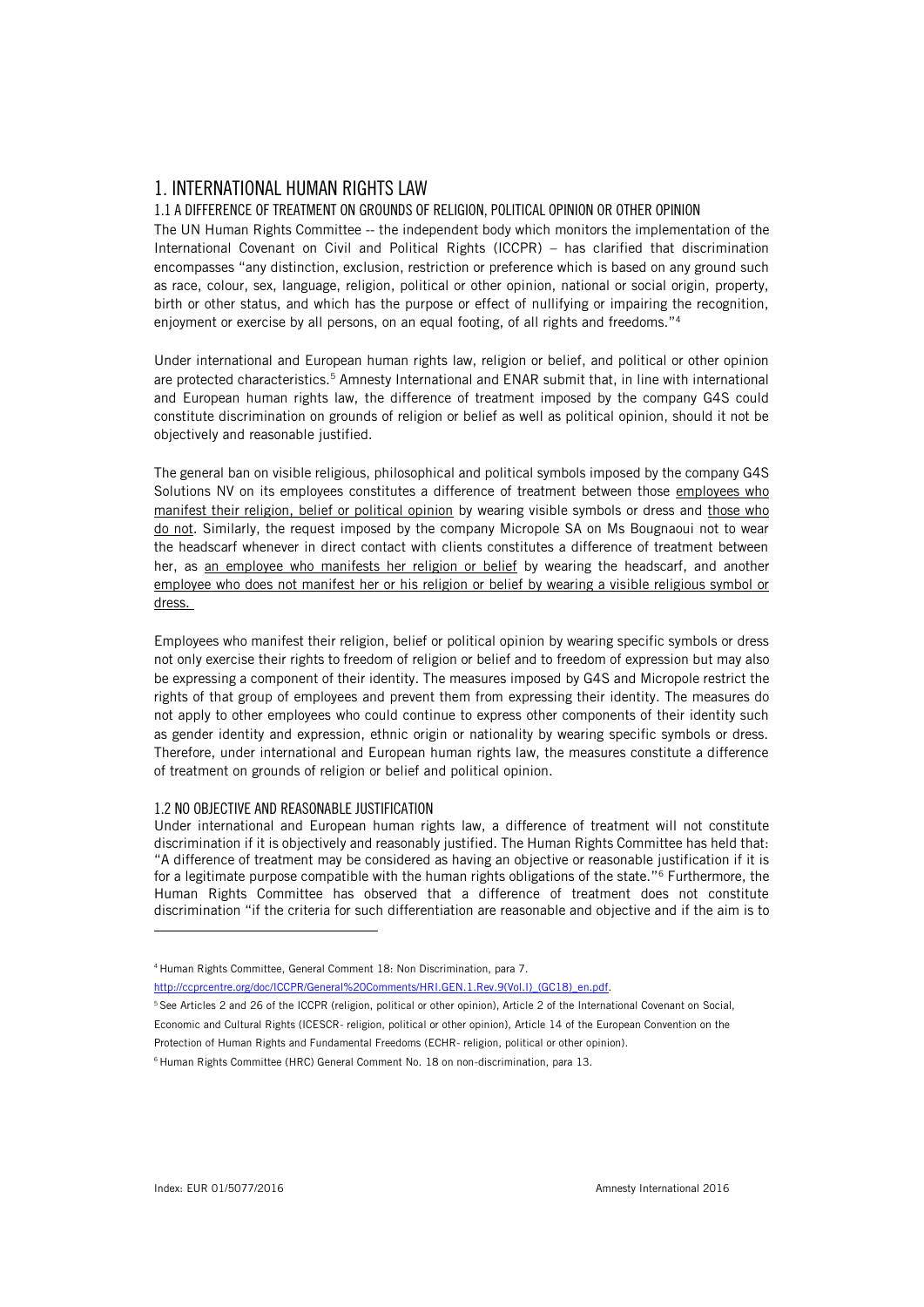

achieve a purpose which is legitimate under the Covenant [on Civil and Political Rights]."<sup>7</sup> Under the ICCPR, states can restrict some specific rights, including the rights to manifest thought, conscience and religion and to freedom of expression, but only for certain specific legitimate purposes: to protect national security or public safety, public health or morals, or the rights and freedoms of others.

In its General Comment 22 on the right to freedom of thought, conscience and religion, the Committee has held that the permissible aims for restricting the right to freedom of conscience, thought and religion should be interpreted strictly and that restrictions are permissible exclusively to achieve the aims listed by Article 18.3 of the Covenant− that is public safety, order, health, or morals or the fundamental rights and freedoms of others.<sup>8</sup>

The ban on visible religious, philosophical and political symbols imposed by G4S on its employees is aimed at pursuing a policy of neutrality within the company. However, neutrality is not among the legitimate purposes for which states can restrict the human rights set out by the ICCPR. Therefore, Amnesty International and ENAR submit that neutrality does not constitute an objective and reasonable justification for treating differently employees who manifest their religion or belief and political opinion by wearing visible symbols or dress and those who do not. If neutrality constituted a reasonable and objective justification, that would have the effect of normalizing a derogation to the principle of non-discrimination as virtually any employer could rely on neutrality to impose unjustified differences of treatment on grounds of religion or belief and political opinion.

That is not to say that private undertakings could not impose dress requirements, including uniforms, on their employees or aim at satisfying their clients' wishes. However, this must be done in a way that ensures respect for the employees' human rights, including the right to be free from discrimination. If private undertakings were given carte blanche to pursue any policy to promote a specific corporate image or to satisfy their clients' wishes, the principle of non-discrimination could be undermined.

Furthermore, in order for a difference of treatment to qualify as objective and reasonable it should also be proportionate and necessary to the aim it seeks to achieve. For example, regarding the claim that work safety requirements for the wearing of a helmet indirectly discriminated against Sikhs because religious custom requires them to wear a turban, the UN Human Rights Committee (HRC) held in its case *Karnel Singh Bhinder v. Canada* that the protection of workers' safety was an objective justification and that the requirement imposed on workers to wear a safety helmet was proportional. Therefore, it did not violate the principle of non-discrimination.<sup>9</sup>

The European Court of Human Rights held in the case of *Abdulaziz, Cabales and Balkandali v. the United Kingdom* that "a difference of treatment is discriminatory if it 'has no objective and reasonable justification', that is, if it does not pursue a 'legitimate aim' or if there is not a 'reasonable relationship of proportionality between the means employed and the aim sought to be realised'".<sup>10</sup> Furthermore, in its judgment in the case of *D.H. and Others v. Czech Republic*, the Court held that, "[d]iscrimination means treating differently, without an objective and reasonable justification, persons in relevantly similar situations...".<sup>11</sup>

The European Court of Human Rights has been insistent on the fact that a difference of treatment based on prohibited grounds will require particularly weighty justification to be compatible with the

 $<sup>7</sup>$  Ib. para 13.</sup>

<sup>8</sup> GC 22, para 8[, file://intsec.amnesty.org/data/users/mperolini/Downloads/G9318602.pdf](file://///intsec.amnesty.org/data/users/mperolini/Downloads/G9318602.pdf)

<sup>&</sup>lt;sup>9</sup> HRC, Karnel Singh Bhinder v. Canada, (No. 208/1986).

<sup>&</sup>lt;sup>10</sup> Abdulaziz, Cabales and Balkandali v. the United Kingdom, judgment of 28 May 1985, para 72.

<sup>&</sup>lt;sup>11</sup> D.H. and Others v. the Czech Republic, no. 57325/00, judgment of 13 November 2007, para 175.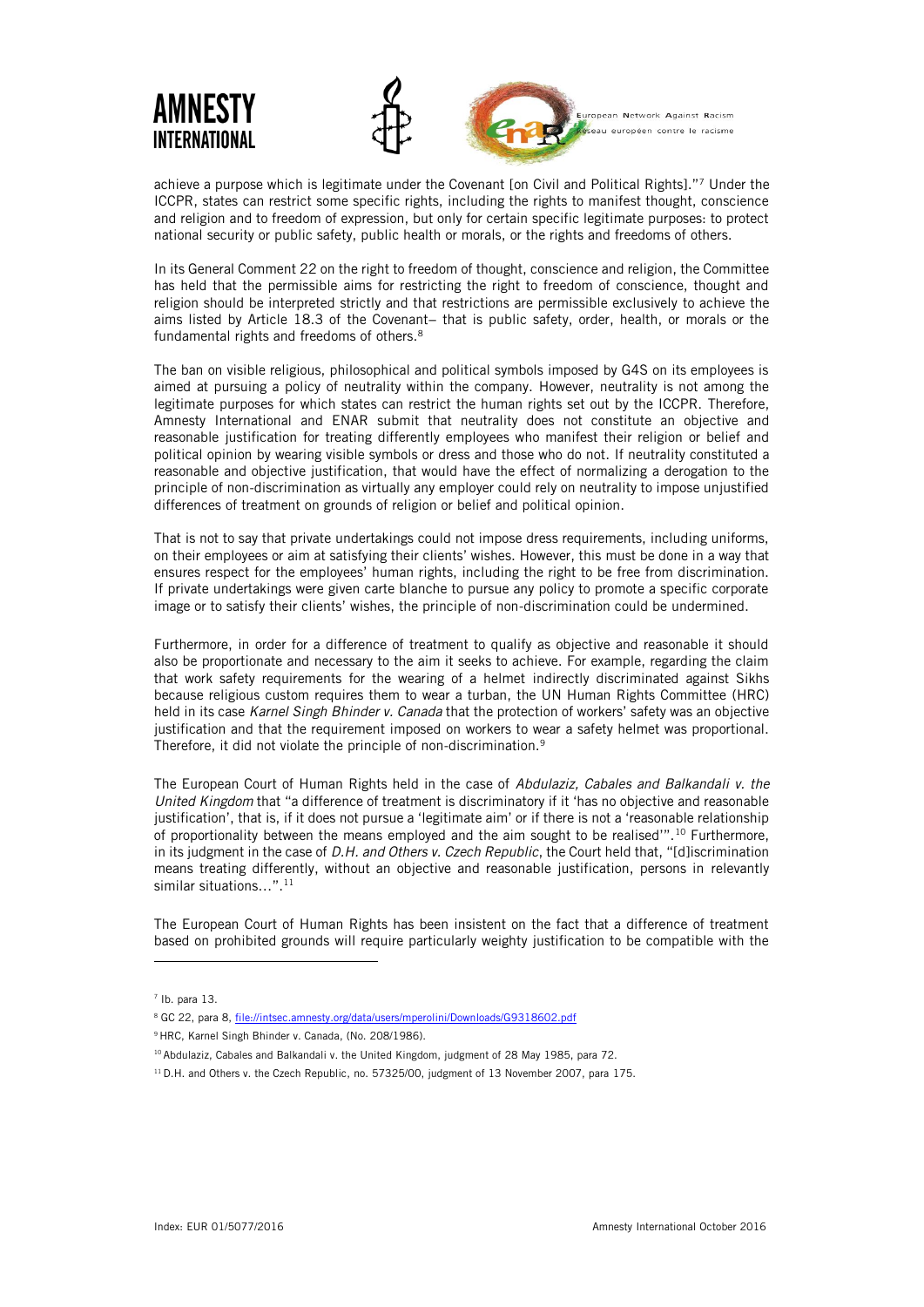principle of non-discrimination.<sup>12</sup> For example in its case *D.H and Others v. the Czech Republic,* the Court held that "the notion of objective and reasonable justification must be interpreted as strictly as possible" in instances where a difference of treatment is based on race, colour or ethnic origin.<sup>13</sup> Amnesty International and ENAR submit that the same principle should apply to other prohibited grounds of discrimination, including religion or belief and political opinion.

The consequences faced by Ms Achibta and Ms Bougnaoui resulting from the imposition of the general ban on wearing visible religious or political symbols or dress by G4S and Micropole raise concern regarding the proportionality of the measure. In particular, the ban resulted in the dismissal of Ms Achbita and Ms Bougnaoui, which amounted to a restriction of their right to work, without any attempt on the part of the employers to propose alternative solutions that could have resulted in a less disproportionate restriction of their human rights.

## 2. DIRECT DISCRIMINATION UNDER EU LAW

Article 21 of the Charter of Fundamental Rights of the European Union, which is binding for the EU and for Member states when implementing EU law and policies, prohibits discrimination on, among others, grounds of "religion or belief, political or any other opinion".<sup>14</sup>

However, Article 19 of the Treaty on the Functioning of the European Union lays the legal basis for European institutions to take measure to combat discrimination on a limited number of grounds, including religion or belief but not political opinion.<sup>15</sup> Therefore, Directive 2000/78 provides protection against discrimination only on a limited number of grounds –that is, age, disability, religion or belief and sexual orientation.

EU anti-discrimination law explicitly sets out different definitions for direct and indirect discrimination. For instance, Directive 2000/78 defines "direct discrimination" as an instance "where one person is treated less favourably than another is, has been or would be treated in a comparable situation", on any of the grounds protected by the directive, including religion or belief.<sup>16</sup>

The same Directive defines "indirect discrimination" as an instance "where an apparently neutral provision, criterion or practice would put persons having a particular religion or belief, a particular disability, a particular age, or a particular sexual orientation at a particular disadvantage compared with other persons, unless; i) that provision, criterion or practice is objectively justified by a legitimate aim and the means of achieving that aim are appropriate and necessary  $[...]$ ."<sup>17</sup>

Advocate Kokott's conclusion that the ban does not constitute direct discrimination was based on comparing the situation of employees who manifest their religion or belief with those who manifest their political opinions. She observed that those two categories of employees are treated equally – that

<sup>&</sup>lt;sup>12</sup> See, for example, Hoffman v Austria, para 36; Abdulaziz, Cabales and Balkandali v United Kingdom, para 78; Inze v Austria; Gaygusuz v. Austria, para 42; Karner v. Austria, para 37.

<sup>13</sup> D.H. and Others v. the Czech Republic, para 196.

<sup>14</sup> [http://www.europarl.europa.eu/charter/pdf/text\\_en.pdf.](http://www.europarl.europa.eu/charter/pdf/text_en.pdf) 

<sup>&</sup>lt;sup>15</sup>[...] the Council, acting unanimously in accordance with a special legislative procedure and after obtaining the consent of the European Parliament, may take appropriate action to combat discrimination based on sex, racial or ethnic origin, religion or belief, disability, age or sexual orientation.

<sup>16</sup> Article 2.2 (a)

 $17$  Article 2.2 (b)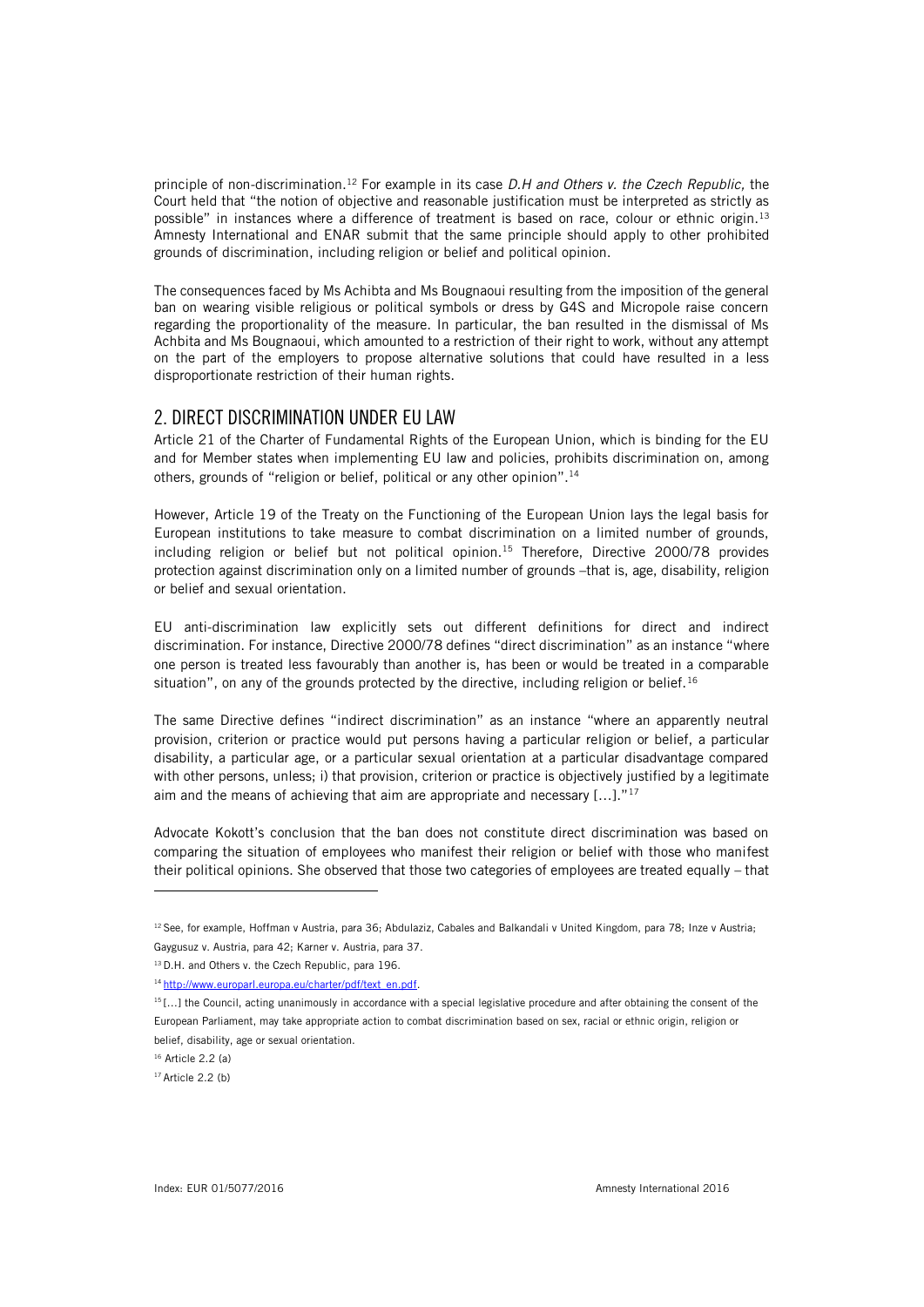

is, they respectively cannot manifest their religion or belief or their political opinion in the workplace. Accordingly, she concluded that the ban imposed by G4S was a neutral provision which equally prohibited the wearing of symbols or dress manifesting religion or belief and symbol or dress expressing political opinion, and so did not constitute direct discrimination on grounds of religion or belief.

However, Amnesty International and ENAR submit that, in order to answer to the question asked by the Court of Cassation of Belgium, the situation of employees who manifest their religion or belief by wearing a visible symbol or dress should be compared to the situation of employees who do not. On the basis of that comparison, the difference of treatment introduced by G4S constitutes direct discrimination on grounds of religion or belief. Amnesty International and ENAR call for this approach on the basis of two main considerations.

First, the CJEU has clarified that direct discrimination occurs where a measure introduces a difference of treatment which is explicitly based on a protected ground or on a characteristic linked to a protected ground.<sup>18</sup> The Court has adopted a broad interpretation of the notion of direct discrimination. For example, in *Chez Razpredelenie Bulgaria AD v Komisia za zashtita ot diskriminatsia*, the Court reached the conclusion that the installation of electricity meters in a neighbourhood predominantly inhabited by Roma at a much higher height than usual constituted direct discrimination on grounds of racial or ethnic origin. Whilst the measure did not explicitly refer to the ethnic or racial origin of the individuals who lived in the neighbourhood, the Court found that the measure was determined by their ethnic and racial origin and thus constituted direct discrimination.<sup>19</sup>

The ban imposed by G4S refers to two characteristics– i.e. wearing visible religious or political symbol (or dress) − linked to two grounds of discrimination: religion or belief and political opinion. Under Directive 2000/78, only religion or belief is a prohibited ground of discrimination. However, it is undeniable that the measure imposed by G4S explicitly refers to religion or belief and introduces a difference of treatment on that ground irrespective of the fact that political opinion is not a prohibited ground of discrimination under the Directive.

A G4S employee who manifests his or her religion or belief by wearing a visible religious symbol or dress is treated less favourably than an employee who does not manifest his or her religion or belief by wearing a visible symbol or dress. The measure puts the former employee in a less favourable situation than the latter precisely on grounds of religion or belief. Therefore, the ban imposed by G4S constitutes direct discrimination on grounds of religion or belief unless the prohibition to wear any visible religious symbol or dress is a genuine and determining occupational requirement (see following section).

Second, Advocate General Kokott's observations (paragraph 45) that there is stronger protection against discrimination on grounds that constitute "immutable physical features or personal

- <sup>19</sup> CHEZ Razpredelenie Bulgaria (C-83/14, paras 76 and 91),
- [http://curia.europa.eu/juris/document/document.jsf;jsessionid=9ea7d0f130d51e793f1095ff473a916ef10f44b0d723.e34KaxiL](http://curia.europa.eu/juris/document/document.jsf;jsessionid=9ea7d0f130d51e793f1095ff473a916ef10f44b0d723.e34KaxiLc3eQc40LaxqMbN4Pa3qOe0?text=&docid=165912&pageIndex=0&doclang=EN&mode=lst&dir=&occ=first&part=1&cid=1017710) [c3eQc40LaxqMbN4Pa3qOe0?text=&docid=165912&pageIndex=0&doclang=EN&mode=lst&dir=&occ=first&part=1&cid=101771](http://curia.europa.eu/juris/document/document.jsf;jsessionid=9ea7d0f130d51e793f1095ff473a916ef10f44b0d723.e34KaxiLc3eQc40LaxqMbN4Pa3qOe0?text=&docid=165912&pageIndex=0&doclang=EN&mode=lst&dir=&occ=first&part=1&cid=1017710)

<sup>&</sup>lt;sup>18</sup> See, for example, the judgments in Dekker (C-177/88, paras 12 and 17), Handels- og Kontorfunktionærernes Forbund (C-179/88, para 13), Busch (C-320/01, para 39), Kiiski (C-116/06, para 55), Kleist (C-356/09, para 31), Ingeniørforeningen i Danmark (C-499/08, para 23 and 24), Maruko (C-267/06, para 72), Römer (C-147/08, para 52) and Hay (C-267/12, paras 41 and 44).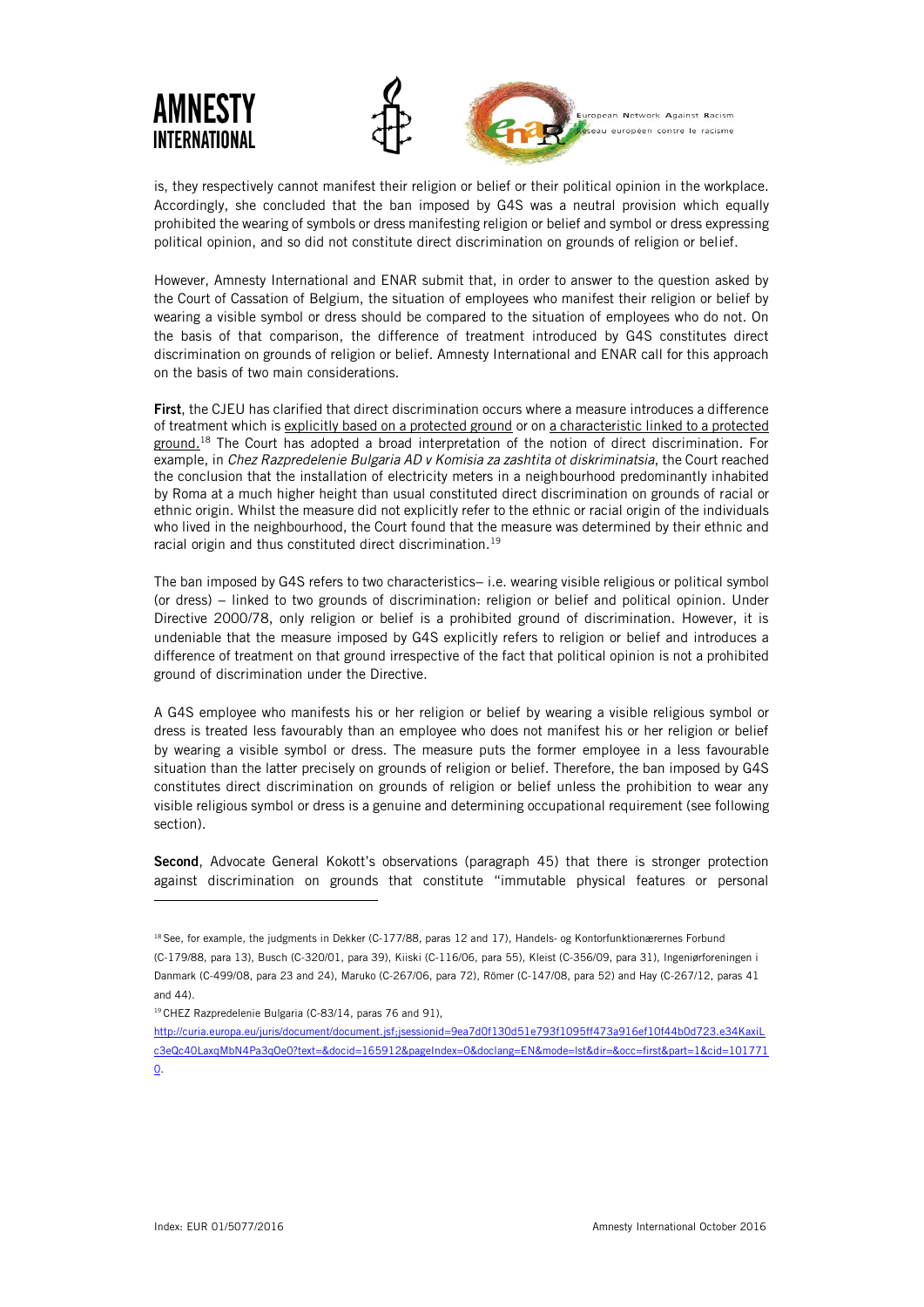characteristics" such as gender, age or sexual orientation, than on those which are "modes of conduct based on a subjective decision or conviction, such as the wearing or not of a head covering" do not duly reflect international and European human rights law, which accords a similar level of protection against discrimination on grounds of racial or ethnic origin, sex and religion or belief. Those constitute explicitly prohibited grounds of discrimination in the ICCPR (Articles 2 and 26 referring to, among other grounds, race, colour, sex, religion and political or other opinion), the International Covenant on Economic and Social Rights (Article 2 referring to, among other grounds, race, colour, sex, religion and political or other opinion), the ECHR (Article 14 referring to, among other grounds, race, colour, sex, religion and political or other opinion) and the EU Charter on Fundamental Rights (Article 21 referring to, among other grounds, race, colour, sex, religion or belief and political or other opinion).

Moreover, Advocate Kokott's opinion disregards international law and standards on the right to freedom of religion of belief by arguing that manifesting one's religion or belief is "a mode of conduct based on a subjective decision or conviction".

The right to freedom of thought, conscience and religion or belief is enshrined in both international and regional human rights treaties including the ICCPR (Article 18) and the ECHR (Article 9 ). It includes both the right to hold a religion or a belief and the right to manifest it, individually or in community with others and in private or public through worship, observance, practice and teaching.

In its General Comment 22, the Human Rights Committee held that: "The concept of worship extends to ritual and ceremonial acts giving direct expression to belief, as well as various practices integral to such acts, including the building of places of worship, the use of ritual formulae and objects, the display of symbols, and the observance of holidays and days of rest. The observance and practice of religion or belief may include not only ceremonial acts but also such customs as the observance of dietary regulations, the wearing of distinctive clothing or head coverings, participation in rituals associated with certain stages of life, and the use of a particular language customarily spoken by a group."<sup>20</sup>

The UN Special Rapporteur on freedom of religion or belief has underlined that the right to freedom of religion or belief includes "freedom to positively express and manifest one's own religion or belief".<sup>21</sup> Manifesting a religion or belief by wearing visible religious symbols or dress is a component of the right to freedom of religion or belief and could constitute a component of a person's inherent identity. Therefore, the prohibition of discrimination on grounds of religion or belief should fully protect those who manifest their religion or belief by wearing distinctive symbols or clothing.

In case C‑188/15, originating from France, Micropole SA dismissed Ms Bougnaoui on the basis of her refusal to abide by a company rule according to which employees should respect the principle of neutrality vis-à-vis its clients. The dismissal followed a specific complaint brought to the attention of the company by one of its clients. It is unclear from the facts of the case available to Amnesty International and ENAR whether Micropole SA had a written policy in place relating to neutrality visà-vis its clients and whether that policy entailed a prohibition on wearing symbols or dress expressing philosophical or political opinions, as well as symbols or dress manifesting religion or belief. Notwithstanding the lack of specific information, and on the basis of the arguments presented above regarding the case of Ms Achbita (Case C 157/15), the policy implemented by Micropole SA treats

<sup>&</sup>lt;sup>20</sup> HRC, Comment No. 22: the right to freedom of thought, conscience and religion, para 4.

<sup>21</sup> [http://www2.ohchr.org/english/bodies/hrcouncil/docs/16session/A-HRC-16-53.pdf,](http://www2.ohchr.org/english/bodies/hrcouncil/docs/16session/A-HRC-16-53.pdf) para 39.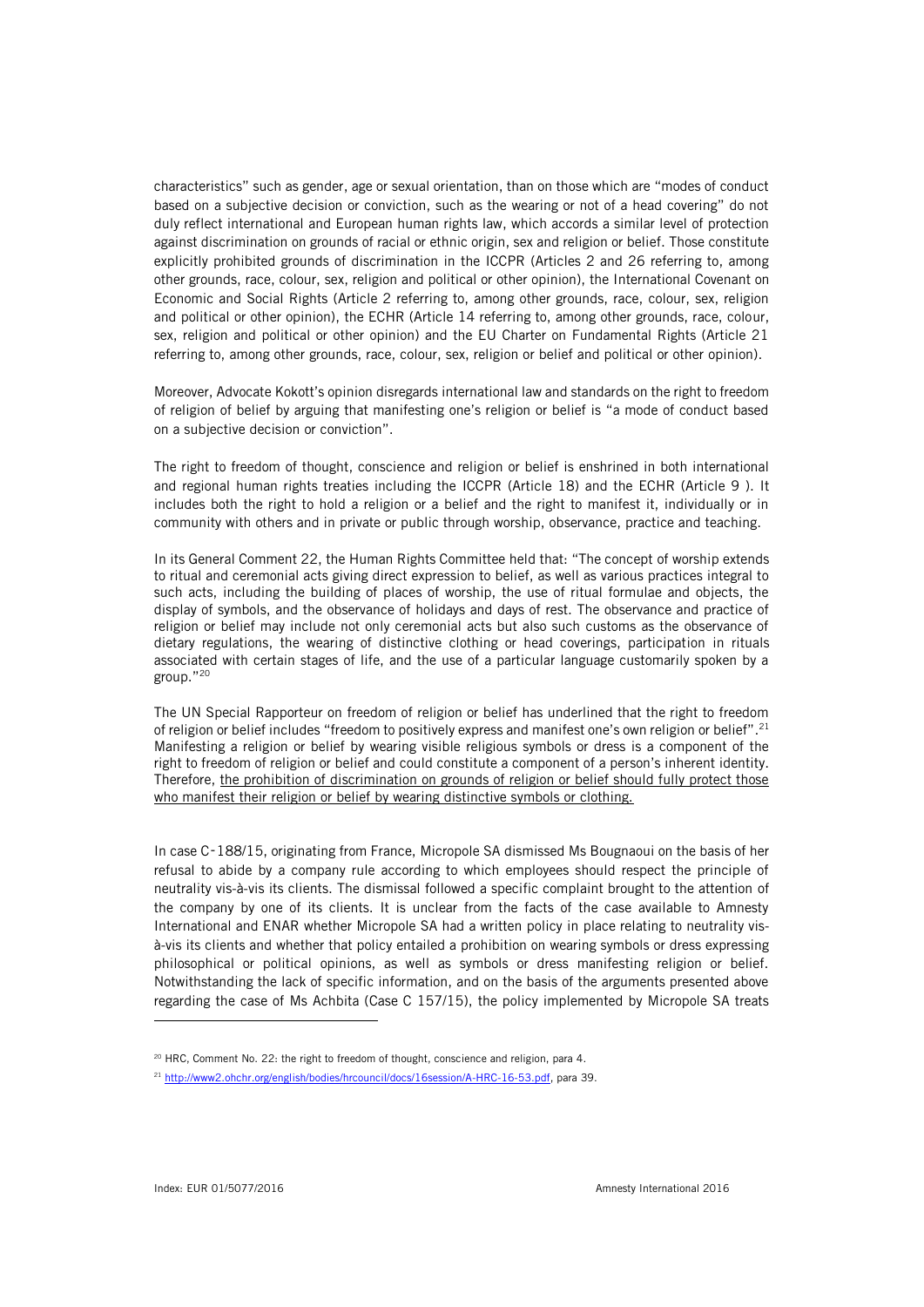

employees who manifest their religion or belief less favourably than those who do not and, thus, can constitute direct discrimination under Article 2 (2) of Directive 2000/78 unless the prohibition to wear visible religious symbols (or dress) is a genuine and determining occupational requirement.

2.1 THE BAN ON RELIGIOUS SYMBOLS IS NOT A GENUINE AND DETERMINING OCCUPATIONAL REQUIREMENT

Under Directive 2000/78, a measure treating a person less favourably than another in a comparable situation on the grounds of religion or belief does not constitute direct discrimination if either the two following exceptions apply:

- 1. Where it results from measures laid down by national law which are necessary to achieve public security, for the maintenance of public order and the prevention of criminal offences, for the protection of health and for the protection of the rights and freedoms of others (Article  $2.5$ );
- 2. Where, by reason of the nature of the particular occupational activities concerned or of the context in which they are carried out, it constitutes a genuine and determining occupational requirement (Article 4.1);

The ban on visible religious, philosophical symbols at stake in case C157-15 was introduced by a private undertaking, G4S. Similarly, in case C118-15 the ban on religious symbols and dress for employees in direct contact with clients was imposed by a private undertaking. Obviously, those measures have not been laid down by national law for the purpose of achieving public security, public order or of preventing the perpetration of criminal offences. Therefore, the first exception foreseen by Article 2.5 of Directive 2000/78 and mentioned above does not apply in the present cases.

Therefore, the only circumstances in which the measures applied by the two companies would not amount to direct discrimination under Directive 2000/78 would be if those measures constituted a genuine and determining occupational requirement.

Advocate General Sharpston concluded in regard to case C188/15 that the requirement not to wear a headscarf when in contact with clients does not constitute a genuine and determining occupational requirement (para 100). Amnesty International and ENAR agree with those conclusions.

Advocate General Kokott, however, taking a different view, concluded that a private undertaking can legitimately pursue a policy of neutrality and impose on its employees a duty not to manifest any religion, belief or political opinion in the workplace (para 76). She concluded that Ms Achbita's position within the company required abiding by the dress code laid down by the employer (para 84).

Amnesty International and ENAR submit that a blanket requirement imposing on all employees to abide by a strict policy of religious and political neutrality, without taking into account the specific nature or the context of their occupation, does not meet the criterion for a determining occupational requirement under article 4.1 of Directive 2000/78.

Advocate General Kokott's conclusions do not sufficiently take into account that both Directive 2000/78 and the case-law of the CJEU call for a strict interpretation of the notion of genuine and determining occupational requirement. Moreover, that notion should be interpreted in view of international and European law and standards on discrimination.

According to recital 23 of Directive 2000/78, a difference of treatment on the grounds of religion or belief can be justified "in very limited circumstances" where a characteristic related to religion or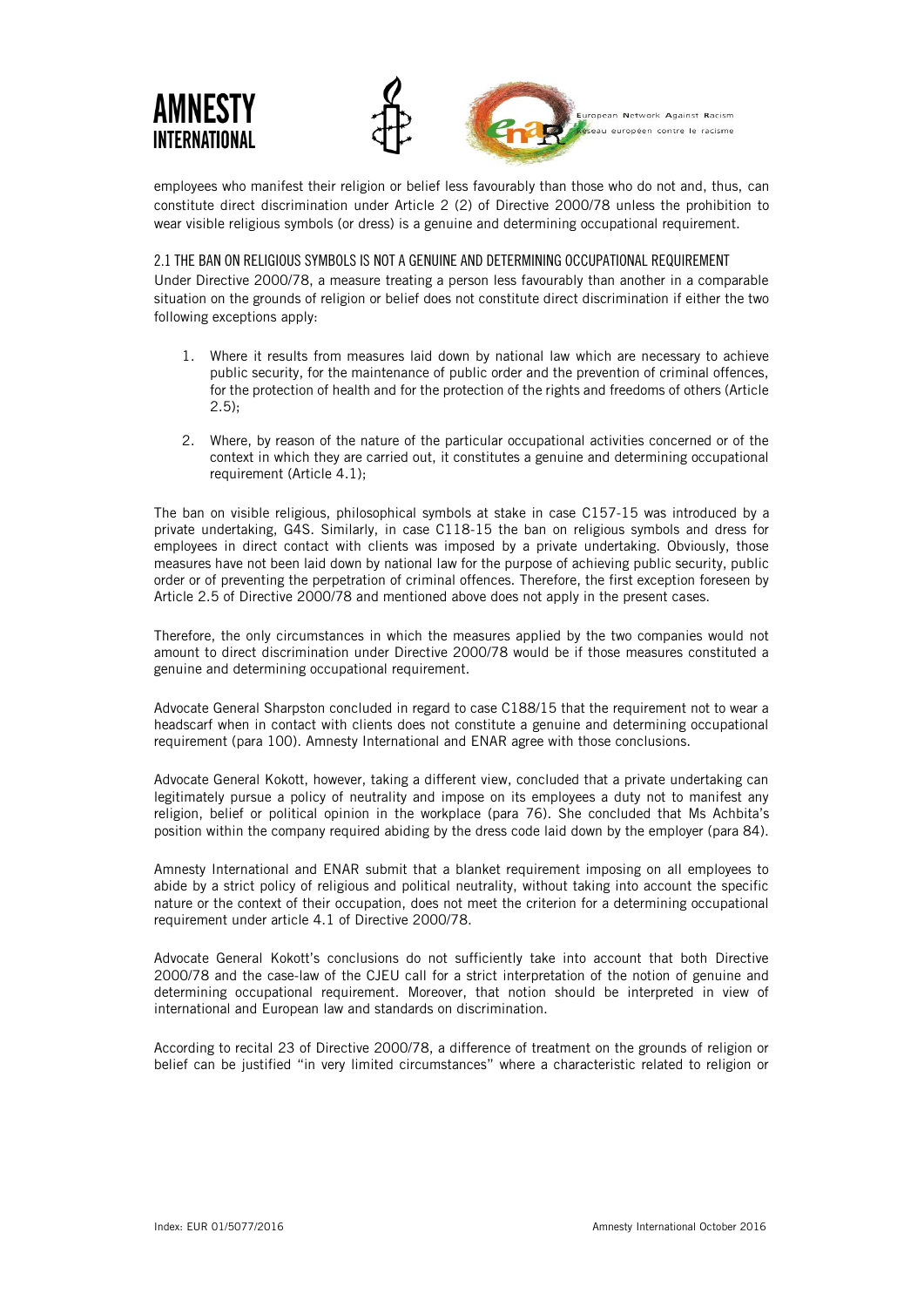belief constitutes a genuine and determining occupational requirement and the objective pursued "is legitimate and the requirement is proportionate".

In its case-law on discrimination on grounds of age and sex, the European Court of Justice has called for a narrow interpretation of the notion of genuine and determining occupational requirement. For example, in *Prigge and others v Deutsche Lufthansa AG,* the Court held that "in so far as it allows a derogation from the principle of non-discrimination, Article 4(1) of that directive [2000/78] must be interpreted strictly".<sup>22</sup> Furthermore, in its cases *Marguerite Johnston v Chief Constable of the Royal Ulster Constabulary<sup>23</sup>* and *Angela Maria Sirdar v The Army Board and Secretary of State for Defence<sup>24</sup> ,*  the Court held that Article 2.2 of Directive 76/207<sup>25</sup>− on the basis of which a difference of treatment on grounds of sex does not constitute discrimination if sex is a "determining factor"− is a derogation from the right to non-discrimination and, thus, "should be interpreted strictly".

The Court has scrutinized whether a difference of treatment based on a characteristic related to a protected ground is justified on the basis of Article 4.1 of Directive 2000/78 by taking into account whether the specific characteristic at stake constituted a determining and genuine occupational requirement in respect of the nature or the context of each specific occupation. For example, in *Wolf v Stadt Frankfurt,* the Court held that: "To examine whether the difference of treatment based on age in the national legislation at issue in the main proceedings is justified, it must be ascertained whether physical fitness is a characteristic related to age and whether it constitutes a genuine and determining occupational requirement for the occupational activities in question or for carrying them out, provided that the objective pursued by the legislation is legitimate and the requirement is proportionate." The Court concluded that physical fitness was a characteristic related to age that constituted a genuine and determining occupational requirement in respect of the specific occupational activities of fire fighters in their intermediate career.

In addition, the Court held that the principle of proportionality must be applied in considering any difference of treatment based on a characteristic that constitutes a genuine and determining occupational requirement. For example, in *Wolf v Stadt Frankfurt* the Court held that the proportionality of the difference of treatment on grounds of age required an examination of whether "that [age] limit is appropriate for achieving the objective pursued and does not go beyond what is necessary to achieve it".<sup>26</sup> In *Marguerite Johnston v Chief Constable of the Royal Ulster Constabulary,*  the Court highlighted that the principle of proportionality: "requires that derogations remain within the limits of what is appropriate and necessary for achieving the aim in view and requires the principle of equal treatment to be reconciled as far as possible with the requirements of public safety which constitute the decisive factor as regards the context of the activity in question."<sup>27</sup> In *Perez v Ayuntamiento de Oviedo*, the Court concluded that a blanket age restriction imposed as a condition for accessing all the available positions within the local police force was disproportionate. The Court highlighted that physical ability may constitute a genuine and determining occupational requirement for some, but not all, tasks performed by police and that rigorous tests carried out during the recruiting phase already attained the objective of ensuring that local police officers had the physical abilities to

<sup>23</sup>[http://curia.europa.eu/juris/showPdf.jsf?text=&docid=93487&pageIndex=0&doclang=EN&mode=lst&dir=&occ=first&part=1&cid](http://curia.europa.eu/juris/showPdf.jsf?text=&docid=93487&pageIndex=0&doclang=EN&mode=lst&dir=&occ=first&part=1&cid=440309) [=440309,](http://curia.europa.eu/juris/showPdf.jsf?text=&docid=93487&pageIndex=0&doclang=EN&mode=lst&dir=&occ=first&part=1&cid=440309) para 36.

<sup>&</sup>lt;sup>22</sup>[http://curia.europa.eu/juris/document/document.jsf?text=&docid=109381&pageIndex=0&doclang=EN&mode=lst&dir=&occ=firs](http://curia.europa.eu/juris/document/document.jsf?text=&docid=109381&pageIndex=0&doclang=EN&mode=lst&dir=&occ=first&part=1&cid=438503) [t&part=1&cid=438503,](http://curia.europa.eu/juris/document/document.jsf?text=&docid=109381&pageIndex=0&doclang=EN&mode=lst&dir=&occ=first&part=1&cid=438503) para 72.

<sup>24</sup>[http://curia.europa.eu/juris/document/document.jsf?text=&docid=44803&pageIndex=0&doclang=EN&mode=lst&dir=&occ=first](http://curia.europa.eu/juris/document/document.jsf?text=&docid=44803&pageIndex=0&doclang=EN&mode=lst&dir=&occ=first&part=1&cid=439326) [&part=1&cid=439326,](http://curia.europa.eu/juris/document/document.jsf?text=&docid=44803&pageIndex=0&doclang=EN&mode=lst&dir=&occ=first&part=1&cid=439326) para 23.

<sup>25</sup> <http://eur-lex.europa.eu/LexUriServ/LexUriServ.do?uri=CELEX:31976L0207:EN:HTML>

<sup>26</sup> Para 42.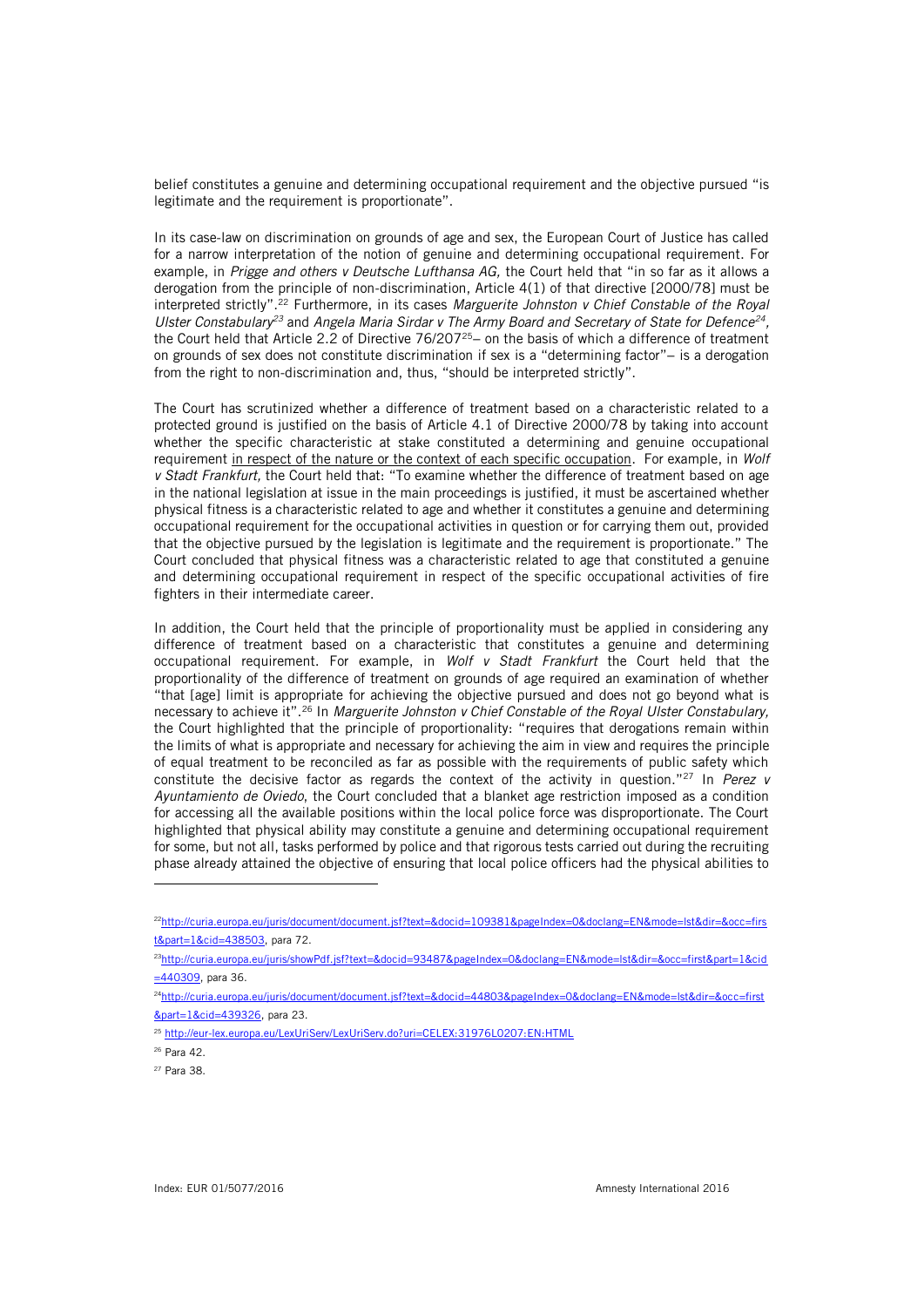

perform the tasks associated with the specific position they were recruiting for.<sup>28</sup> Similarly, in *Prigge and Others v Deutsche Lufthansa AG*, the Court held that the automatic retirement age fixed at 60 by the Lufthansa collective agreement was disproportionate as international and national authorities considered that pilots had the physical abilities to work until they reached the age of 65.<sup>29</sup>

Furthermore, under international and European human rights law, a difference of treatment may be considered as having an objective or reasonable justification if it is established for a legitimate purpose compatible with the human rights obligations of the state.<sup>30</sup> As outlined above, a legitimate purpose could be related to public policy concerns such as health, safety or security. Furthermore, in order for a difference of treatment to qualify as objective and reasonable it should also be proportionate to the aim it seeks to achieve.

The notion of genuine and determining occupational requirement should be interpreted consistently with international and European law and standards on discrimination. In particular, a genuine and determining occupational requirement constitutes an objective and reasonable justification only insofar as it is introduced to pursue a legitimate aim under international human rights law and it is necessary and proportionate to the achievement of that aim.

Pursuing a neutral corporate image or satisfying clients' wishes are not legitimate aims under international and European human rights law to restrict human rights. This does not mean that employers should always refrain from pursuing them; it means that they must respect the human rights of their employees while pursuing those aims and cannot rely on those aims to reasonably and objectively justify differences of treatment on religion or belief or on any other prohibited ground of discrimination.

# CONCLUSIONS

j

European societies are very diverse and composed of citizens and residents who are members of many different religious and ethnic minorities. European governments must ensure that all of them are able to enjoy human rights without discrimination. Some manifest their origin, religion or ethnicity by wearing religious and cultural symbols and dress. Imposing restrictions on those expressions to ensure a particular concept of neutrality disregards that very diversity. Erasing religious or cultural expressions from the workplace or other areas of life is not a neutral project. It risks alienating and discriminating against some groups – particularly those who are already marginalized.

In recent years, some European states, including France and Belgium, from where the two cases discussed in this paper originate, have adopted several restrictions on wearing religious or cultural symbols and dress in key areas of life such as employment and education. Those restrictions have a disproportionate impact on Muslim women. Those who wear the headscarf are subjected to widespread discrimination both in access to employment and in the workplace. Amnesty International and ENAR's research points out that those women are discriminated against because they are perceived as Muslim, especially because of their clothing.<sup>31</sup>

<sup>28</sup> [http://eur-lex.europa.eu/legal-content/EN/TXT/HTML/?uri=CELEX:62013CJ0416&from=EN,](http://eur-lex.europa.eu/legal-content/EN/TXT/HTML/?uri=CELEX:62013CJ0416&from=EN) Paras 54 and 55.

<sup>29</sup> [http://ec.europa.eu/dgs/legal\\_service/arrets/09c447\\_en.pdf](http://ec.europa.eu/dgs/legal_service/arrets/09c447_en.pdf)

<sup>30</sup> Human Rights Committee (HRC) General Comment No. 18, para 13.

<sup>31</sup> Amnesty International, Choice and Prejudice. Discrimination against Muslims in Europe, Index: 01/001/2012,

[https://www.amnesty.org/fr/documents/document/?indexNumber=eur01%2F001%2F2012&language=en,](https://www.amnesty.org/fr/documents/document/?indexNumber=eur01%2F001%2F2012&language=en) ENAR, Forgotten Women: the impact of Islamophobia on Muslim women, [http://www.enar-](http://www.enar-eu.org/IMG/pdf/forgottenwomenpublication_lr_final_with_latest_corrections.pdf)